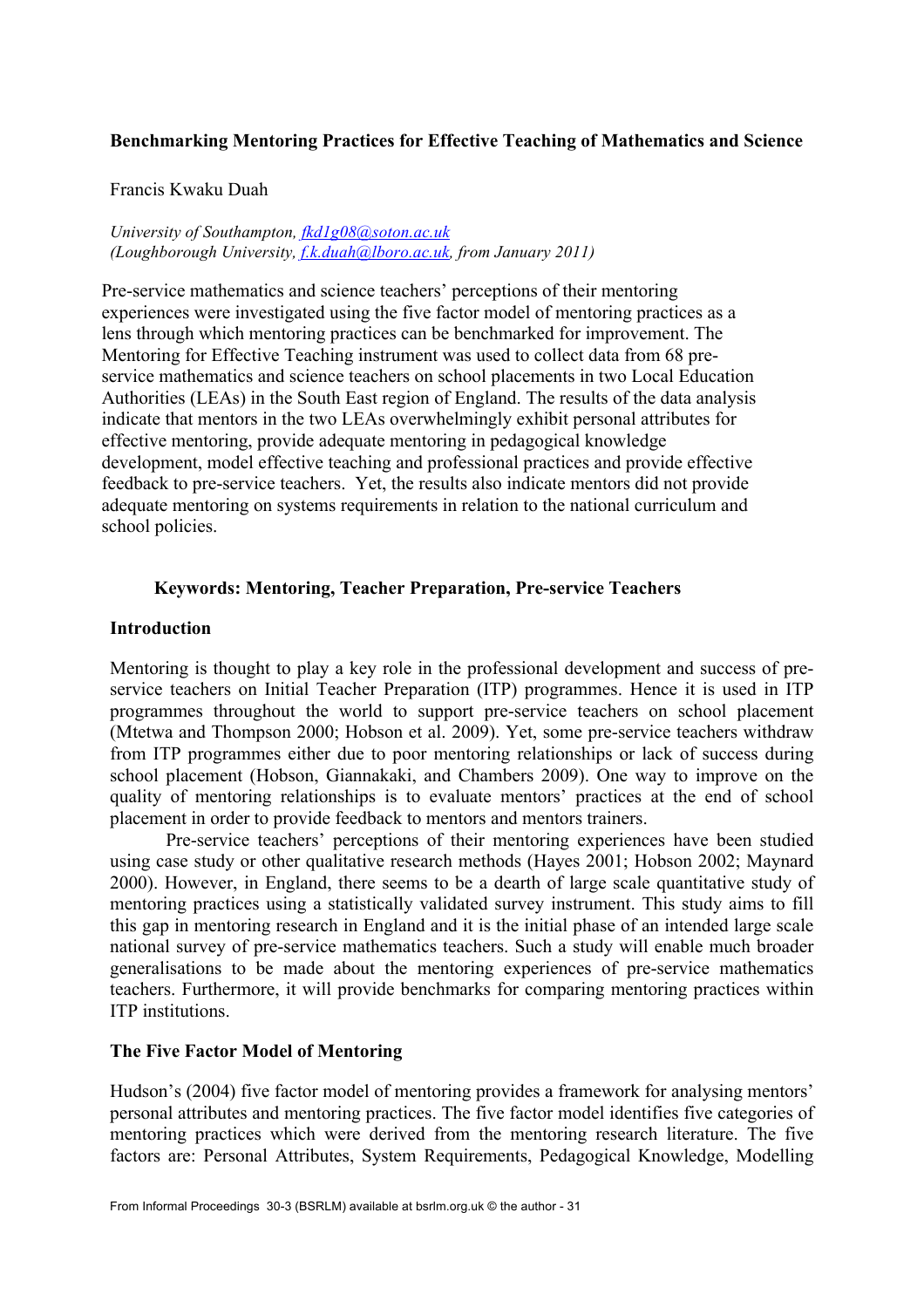and Feedback. The model suggests that mentors need to exhibit personal attributes that enable them to support mentees by instilling positive attitudes and confidence in them, be encouraging, friendly, take keen interest in the work of the mentee and be able to listen attentively to the problems that the mentee may face during their school based training (Hudson 2004).

Hudson (2004) also argues that mentors need to articulate System Requirements, that is, school and national policies and curriculum documents, so that pre-service teachers can plan quality lessons and implement curriculum requirements and policies. Furthermore, Hudson (2004) appears to suggest that mentors must have good pedagogical knowledge and practices not only for teaching in their own classroom, but also in educating the mentee in both the subject content knowledge as well as the pedagogical practices. Mentoring practices associated with Pedagogical Knowledge can "focus on planning, timetabling, preparation, implementation, classroom management strategies, teaching strategies, [mathematics] teaching knowledge, questioning skills, problem solving strategies and assessment techniques in [secondary mathematics] education context" (Hudson 2004). Effective modelling involves the mentor displaying enthusiasm for teaching the subject. It involves the mentor using effective hands-on activities, good classroom management strategies and having good rapport with students.

Feedback is an essential element in the mentoring process (Hudson 2004). Feedback may involve pedagogical discourse prior to and after the delivery of a lesson. The provision of constructive feedback has the potential to instil confidence in the mentee and requires the mentor to employ the personal attributes and characteristics that support the mentee's emotional and psychological wellbeing.

Using factor analysis, Hudson (2005) developed the Mentoring for Effective Primary Science Teaching (MEPST) instrument which was subsequently adapted to develop the Mentoring for Effective Mathematics Teaching Instrument (MEMT) (Hudson, 2007). Both instruments were used to evaluate mentor attributes and practices in Australia. Since then, the instruments had been adapted and employed in analysing mentoring practices in teacher education in two other countries, Turkey (Hudson, Usak, and Savran-Gencer 2009) and Vietnam (Hudson, Nguyen, and Hudson 2008). In Turkey, the instrument was used to analyse mentoring practices in primary science teaching while in Vietnam it was used to analyse mentoring practices in English teaching. In these two countries the instruments were found to be valid and reliable in evaluating mentors' attributes and practices for effective teaching practices.

## **Aim and Objectives**

The aim of the current study was to evaluate the mentoring practices in two Local Education Authorities (LEAs) in the South East region of England. The evaluation was undertaken by replicating Hudson's (2007) study using secondary pre-service teachers as participants. Hudson's study was replicated in order to ascertain the efficacy of the MEPST and MEMT instruments in a different cultural and educational context such as England. The research questions for the study were:

What effective personal attributes and mentoring practices are perceived to be exhibited by the mentors of pre-service mathematics and science teachers during their school placement?

Are there differences between pre-service teachers of different gender, age groups or placement location in relation to the perceived effective personal attributes and mentoring practices of their mentors?

To what extent do mentors model effective use of ICT during school placement?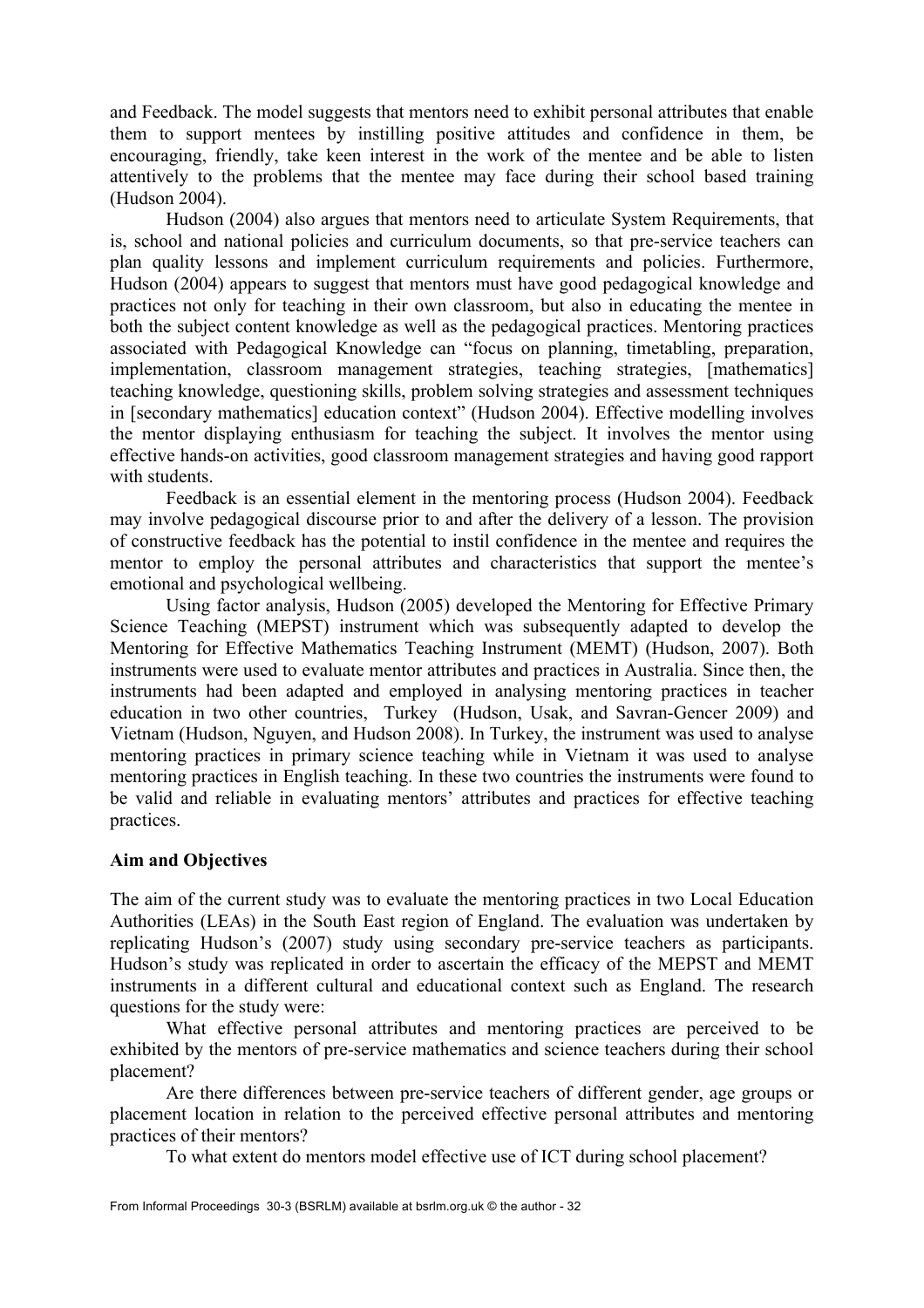## **Methodology**

109 pre-service teachers following the postgraduate certificate in education (PGCE) programme in two LEAs were approached at the end of a lecture and asked to volunteer to take part in the study. Of the 109 pre-service teachers, 74 responded by filling in a paper based questionnaire or an online version giving a response rate of 68%. However, only 68 pre-service mathematics and science teachers completed the questionnaires fully. The MEPST and MEMT instruments were adapted as Mentoring for Effective Teaching (MET) instrument. The questionnaire had three sections. Section 1 had 34 likert scale type items with responses items ranging from strongly disagree, disagree, uncertain, agree and strongly agree. Section 1 also had three open–ended questions which were aimed at obtaining responses which could not be captured by the likert scale items. Section 2 had ten items that collected the demographic data bout pre-service teachers. Section 3 had ten items that collected demographic data about participants' mentors. The data was analysed in SPSS using descriptive statistics and ANOVA to ascertain any differences between groups including age, gender, and placement location. This paper discusses the results of the data analysis relating to the first research question; differences between pre-service mathematics and science teachers in relation to their mentoring experiences.

## **Results and discussion**

The five factors of mentoring attributes and practices were analysed separately for pre-service mathematics (n=38) and science teachers (n=30). Table 1 shows acceptable Cronbach alpha scores for the five factors in relation to the perception of the mentoring experiences of preservice mathematics and science teachers. Although the Cronbach alpha score for System Requirements for pre-service mathematics teachers was lower than 0.7, the difference was considered insignificant to invalidate the results of the study. The results in Table 1 also shows that while pre-service mathematics teachers typically perceived their mentors to exhibit effective personal attributes (*M*=4.03, *SD*=0.66), pre-service science teachers indicated feedback (*M*=4.05, *SD*=0.77) as the commonly perceived mentoring practice.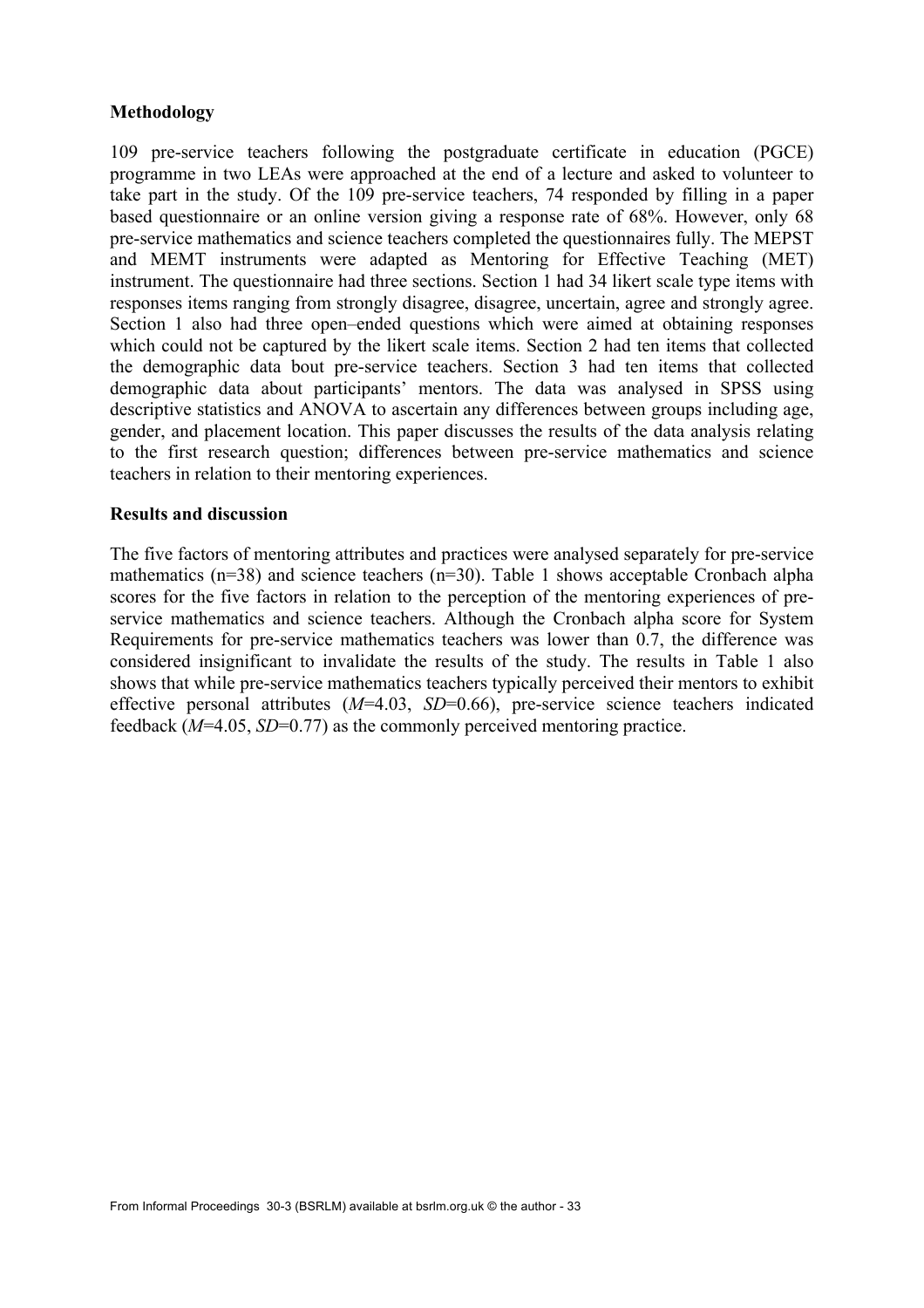#### Table 1 Five factors of mentoring

|                             |       | Mathematics |                                | Science                        |      |          |  |
|-----------------------------|-------|-------------|--------------------------------|--------------------------------|------|----------|--|
|                             |       |             | $(n=38, Females=20, Males=18)$ | $(n=30,$ Females=19, Males=11) |      |          |  |
|                             | Mean  |             | Cronbach                       | Mean                           |      | Cronbach |  |
| Five factors of mentoring   | Score | SD.         | alpha                          | Score                          | SD   | alpha    |  |
| <b>Personal Attributes</b>  | 4.03  | 0.66        | 0.89                           | 397                            | 0.90 | 0.93     |  |
| <b>Systems Requirements</b> | 3.25  | 0.79        | 0.67                           | 3.14                           | 0.92 | 0.79     |  |
| Pedagogical Knowledge       | 3.69  | 0.74        | 0.93                           | 3.76                           | 0.80 | 0.91     |  |
| Modeling                    | 3.93  | 0.49        | 0.79                           | 3.83                           | 0.85 | 0.94     |  |
| Feedback                    | 3.73  | 0.66        | 0.86                           | 4.05                           | 0.77 | 0.87     |  |
|                             |       |             |                                |                                |      |          |  |

Table 2 shows that more mathematics mentors (95%) were comfortable in talking about their subject than science mentors (90%). Similarly, more mathematics mentors appeared to instil confidence in pre-service teachers during their school based training than science mentors (60%). Nonetheless the results indicate that overall most mathematics and science mentors exhibit personal attributes that enable effective mentoring of pre-service teachers. In relation to systems requirements, table 2 also showed that more science mentors (60%) discuss policy documents with their pre-service teachers than mathematics mentors (53%). While slight more mathematics mentors than science mentors shared knowledge of the curriculum with their pre-service teachers, the results for both groups are below 40% (See Table 2).

 More science mentors were found to exhibit effective Pedagogical Knowledge than mathematics mentors although the difference was small. For example, more science mentors (90%) were found to assist with timetabling than mathematics mentors (82%). Fifty-seven percent of science mentors were thought to discuss content knowledge with their pre-service teachers compared to 52% of mathematics mentors (52%). However, the difference between the percentage of science mentors (70%) who assisted with assessment and percentage of mathematics mentors (43%) was much bigger. This suggests that perhaps within the LEA in question, science mentors may be encouraged to share their mentoring practices with mathematics mentors during mentor training days.

In relation to modelling, the results from the data analysis also suggest that more mathematics mentors appear to display enthusiasm and used the language of the subject than science mentors. However, 80% of science mentors were thought to have well designed activities for use in their lessons compared to 61% of mathematics mentor.

In terms of feedback, overwhelming majority of mathematics mentors (90%) and science mentors (97%) were thought to provide feedback after lesson observation. Although the nature and form of feedback still needs investigating, it often relates to a lesson that the mentor may have formally or informally observed. Often this may be given orally or in written form. More than half of mathematics and science mentors did not review the lesson plans of their mentees before they were taught (see table 2). It is not clear whether mentors are not reviewing lesson plans given to them or pre-service teachers are not getting the lesson plans to the mentors for them to review. Interview data could have revealed the reasons behind this high percentage of mentors who did not review lesson plans. However, one reason may be time factor although good time management on the part of pre-service teachers should ensure mentors receive lesson plans in good time for review.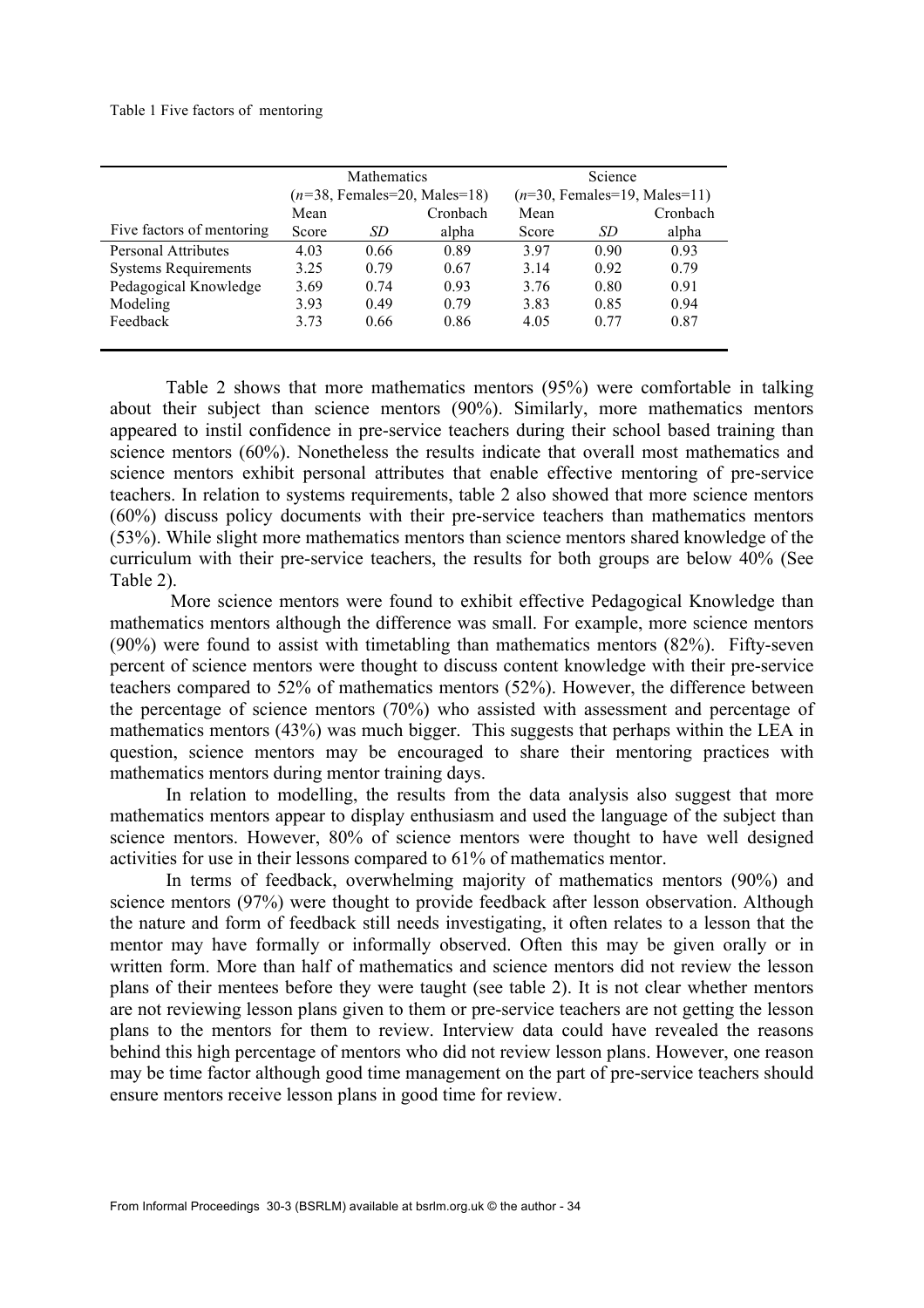|                                                                | <b>Mathematics</b><br>$(n=38, Females=20, Males=18)$ |               |           | Science<br>$(n=30, Females=19, Males=11)$ |               |       |
|----------------------------------------------------------------|------------------------------------------------------|---------------|-----------|-------------------------------------------|---------------|-------|
| Percentage of participants<br>who agreed or strongly<br>agreed | $\frac{0}{6}$                                        | Mean<br>Score | <b>SD</b> | $\frac{0}{6}$                             | Mean<br>Score | SD    |
| <b>Personal Attributes</b>                                     |                                                      |               |           |                                           |               |       |
| Comfortable in talking                                         | 95                                                   | 4.39          | 0.68      | 90                                        | 4.43          | 1.04  |
| Instilled confidence in me                                     | 66                                                   | 3.61          | 0.92      | 63                                        | 3.50          | 1.08  |
|                                                                |                                                      |               |           |                                           |               |       |
| <b>System Requirements</b>                                     |                                                      |               |           |                                           |               |       |
| Discussed policies                                             | 53                                                   | 3.37          | 0.82      | 60                                        | 3.43          | 1.04  |
| Outline curriculum                                             | 34                                                   | 3.03          | 1.15      | 30                                        | 2.87          | 1.20  |
| <b>Pedagogical Knowledge</b>                                   |                                                      |               |           |                                           |               |       |
| Assisted with timetable                                        | 82                                                   | 4.13          | 0.99      | 90                                        | 4.30          | 0.75  |
| Discussed content knowledge                                    |                                                      |               |           |                                           |               |       |
| with me                                                        | 52                                                   | 3.29          | 0.98      | 57                                        | 3.23          | 1 1 7 |
| Assisted with assessment                                       | 43                                                   | 3.47          | 0.92      | 70                                        | 3.67          | 1.18  |
|                                                                |                                                      |               |           |                                           |               |       |
| Modelling                                                      |                                                      |               |           |                                           |               |       |
| Displayed enthusiasm                                           | 95                                                   | 4.24          | 0.54      | 77                                        | 3.83          | 1.02  |
| Used subject knowledge                                         | 74                                                   | 3.89          | 0.65      | 57                                        | 3.57          | 1.07  |
| Had well designed activities                                   | 61                                                   | 3.63          | 0.82      | 80                                        | 3.77          | 0.86  |
|                                                                |                                                      |               |           |                                           |               |       |
| Feedback                                                       |                                                      |               |           |                                           |               |       |
| Observed me before feedback                                    | 90                                                   | 4.18          | 0.80      | 97                                        | 4.63          | 0.56  |
| Reviewed lesson plans                                          | 42                                                   | 2.39          | 0.97      | 36                                        | 3.00          | 1.26  |

Table 2 Differences in Mathematics and Pre-service Teachers' Perception of Mentoring

## **Conclusion**

The results discussed above indicate that, overwhelmingly, mentors in the two LEAs have personal attributes and mentoring practices for effective teaching of mathematics and science. However, there are specific areas that need further professional development to ensure that variation in the quality of mentoring in partnership schools is minimised. Clearly, for the mentors in the two LEAs, an urgent action in the form of training is needed to develop mentors' practices in relation to an overt discussion of the national curriculum and school policies, training of pre-service teachers in content knowledge and assessment. Moreover, the review of lesson plans prior to their live delivery is essential in order to avoid the negative impact that inappropriate lessons may have on pupils especially. Both mathematics and science mentors will therefore benefit from an overt training programme that ensures that practices are as good as those related to the provision of feedback after lesson observation.

# **References**

- Hayes, D. 2001. The Impact of Mentoring and Tutoring on Student Primary Teachers' Achievements: a case sudy. *Mentoring & Tutoring: Partnership in Learning* 9, no.1: 5-21.
- Hobson, A. J. 2002. Student Teachers' Perceptions of School-based Mentoring Initial Teacher Training (ITT). *Mentoring & Tutoring: Partnership in Learning* 10, no.1: 5-20.